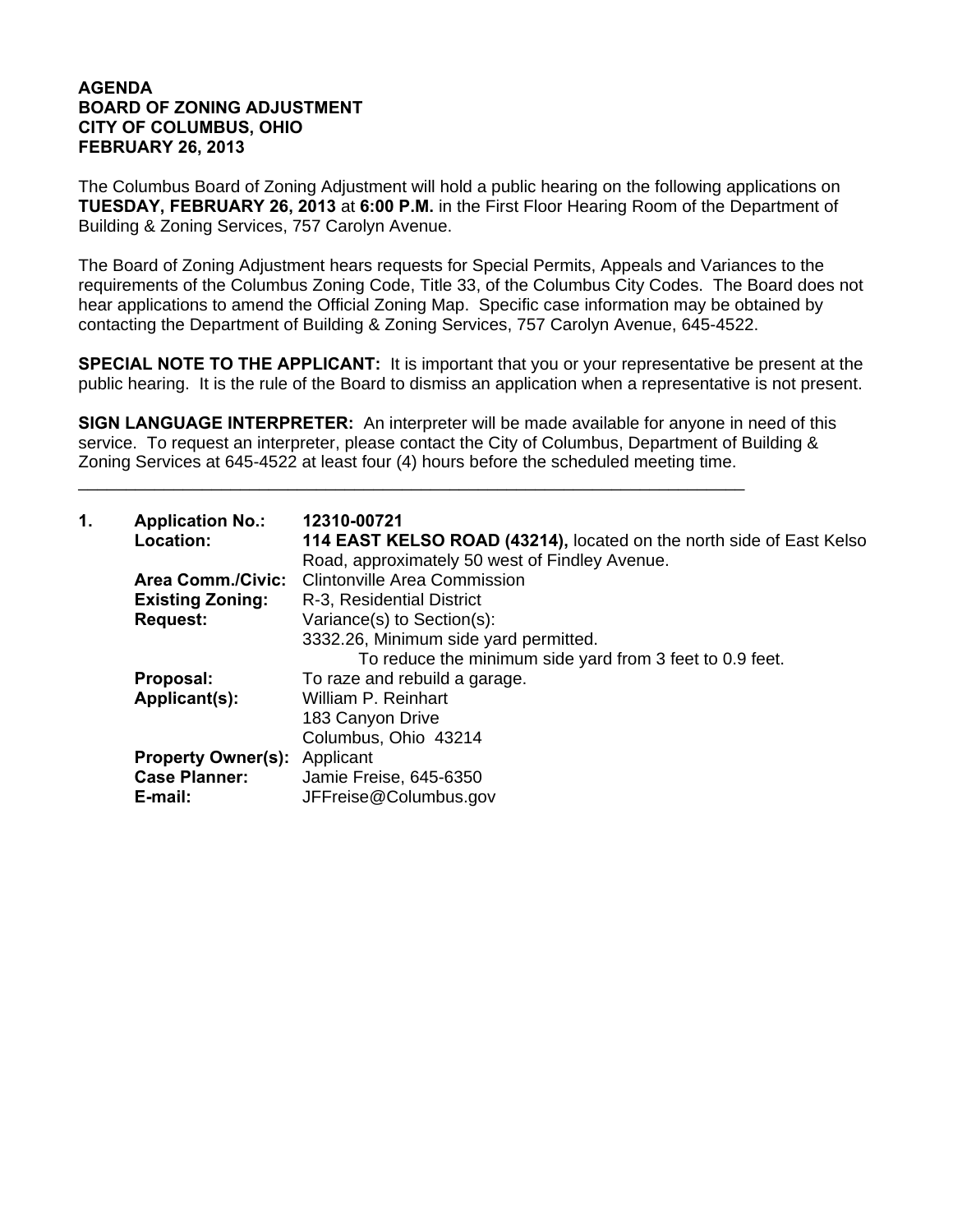| <b>Application No.:</b>  | 12310-00755                                                                          |
|--------------------------|--------------------------------------------------------------------------------------|
| Location:                | 2784 NORTH HIGH STREET (43202), located at the northeast corner of                   |
|                          | Kinnear Place Dr. & N. High St.                                                      |
| <b>Area Comm./Civic:</b> | Clintonville Area Commission                                                         |
| <b>Existing Zoning:</b>  | C-4, Commercial District                                                             |
| <b>Request:</b>          | Variance to Section:                                                                 |
|                          | 3321.01, Dumpster area.                                                              |
|                          | To not provide screening for a trash compactor behind the eastern-<br>most building. |
| Proposal:                | To add two coolers equalling 768 sq. ft. at the rear of an existing retail           |
|                          | store.                                                                               |
| Applicant(s):            | Plaza Properties; c/o Jackson B. Reynolds, III,; Smith & Hale, L.L.C.                |
|                          | 37 W. Broad St., Suite 725                                                           |
|                          | Columbus, Ohio 43215                                                                 |
|                          | Property Owner(s): EDP, 2800 North High, L.L.C.                                      |
|                          | 3016 Maryland Ave.                                                                   |
|                          | Columbus, Ohio 43209                                                                 |
| <b>Case Planner:</b>     | Dave Reiss, 645-7973                                                                 |
| E-mail:                  | DJReiss@Columbus.gov                                                                 |
|                          |                                                                                      |

**3. Application No.: 12310-00756 Location: 3246 FRAMINGTON DRIVE (43224),** located at the southeast corner of Ipswich Cir. & Framington Dr. **Area Comm./Civic:** Northeast Area Commission<br>**Existing Zoning:** R-2, Residential District  **Existing Zoning:** R-2, Residential District **Request:** Variance to Section: 3332.27, Rear yard. To reduce the required rear yard from 25% of the total yard area (2,100 sq. ft.) to approximately 13.5% of the total lot area (approximately 1,138 sq. ft.). **Proposal:** To construct a 132 sq. ft. patio enclosure in the rear yard. **Applicant(s):** Roger Lutz; c/o J.S. Brown & Co. 1522 Hess St. Columbus, Ohio 43212 **Property Owner(s):** George Jarrett 3246 Framington Dr. Columbus, Ohio 43224<br>Case Planner: Dave Reiss. 645-7973 **Case Planner:** Dave Reiss, 645-7973<br> **E-mail:** DJReiss@Columbus.q **E-mail:** DJReiss@Columbus.gov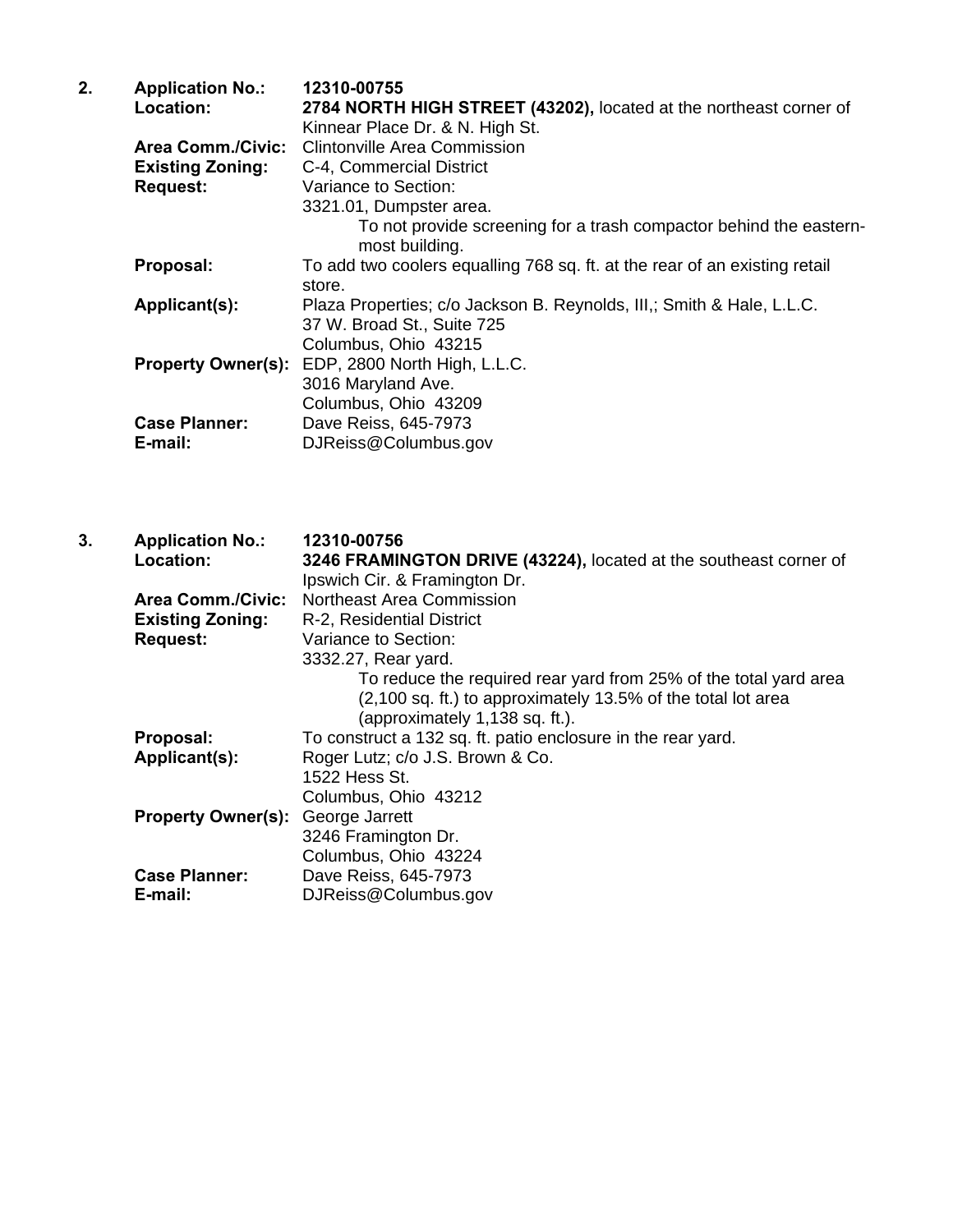## **NOTE: CASE № 4 IS POSTPONED; NOTICES WERE NOT MAILED.**

| 4. | <b>Application No.:</b>   | 12310-00757                                                               |
|----|---------------------------|---------------------------------------------------------------------------|
|    | Location:                 | 1910 HOLLY RIDGE ROAD (43219), located at the northeast corner of E.      |
|    |                           | Hudson St. & Holly Ridge Rd.                                              |
|    | <b>Area Comm./Civic:</b>  | Northeast Area Commission                                                 |
|    | <b>Existing Zoning:</b>   | SR, Suburban Residential District                                         |
|    | <b>Request:</b>           | Variances to Sections:                                                    |
|    |                           | 3332.21, Building lines.                                                  |
|    |                           | To reduce the required building line from 25 ft. to approximately 15      |
|    |                           | ft. 10 in. for a detached garage.                                         |
|    |                           | 3321.05, Vision clearance.                                                |
|    |                           | To allow an existing, 6 ft., opaque, privacy fence which is greater       |
|    |                           | than 2-1/2 ft. in height in a required yard, at a 1 ft. setback to remain |
|    |                           | approximately 7.5 ft. into the 10 ft. clear vision triangle at the        |
|    |                           | driveway access to a public street.                                       |
|    |                           | 3312.29, Parking space.                                                   |
|    |                           | To allow a parking space on a driveway that does not lead to a            |
|    |                           | parking space behind the parking setback line.                            |
|    | Proposal:                 | To reconstruct a detached garage on an existing footer.                   |
|    | Applicant(s):             | Scott Baker; c/o SBA Studios, L.L.C.                                      |
|    |                           | 8384 Lucerne Dr.                                                          |
|    |                           | Reynoldsburg, Ohio 43068                                                  |
|    | <b>Property Owner(s):</b> | Alana Barnett                                                             |
|    |                           | 1910 Holly Ridge Rd.                                                      |
|    |                           | Columbus, Ohio 43219                                                      |
|    | <b>Case Planner:</b>      | Dave Reiss, 645-7973                                                      |
|    | E-mail:                   | DJReiss@Columbus.gov                                                      |
|    |                           |                                                                           |

| 5. | <b>Application No.:</b>   | 12310-00758                                                              |
|----|---------------------------|--------------------------------------------------------------------------|
|    | <b>Location:</b>          | 3850 & 3860 SCIOTO & DARBY CREEK ROAD (43026), located on the            |
|    |                           | north side of Scioto & Darby Creek Rd., approximately 274 ft. west of    |
|    |                           | Scioto & Darby Creek Executive Ct.                                       |
|    | <b>Area Comm./Civic:</b>  | None                                                                     |
|    | <b>Existing Zoning:</b>   | M-2, Manufacturing District                                              |
|    | <b>Request:</b>           | Variance to Section:                                                     |
|    |                           | 3367.15, M-2 manufacturing district special provisions.                  |
|    |                           | To reduce the required building and parking setback from 50 ft. to 0     |
|    |                           | ft.                                                                      |
|    | Proposal:                 | To construct two recreational vehicle storage buildings.                 |
|    | Applicant(s):             | Rickard Alan Sicker; c/o RAS Civil Engineering, L.L.C. and Dennis Hecker |
|    |                           | 4254 Tuller Rd.                                                          |
|    |                           | Dublin, Ohio 43017                                                       |
|    | <b>Property Owner(s):</b> | Dennis & Cathleen Hecker                                                 |
|    |                           | 1708 Guilford Rd.                                                        |
|    |                           | Columbus, Ohio 43221                                                     |
|    | <b>Case Planner:</b>      | Dave Reiss, 645-7973                                                     |
|    | E-mail:                   | DJReiss@Columbus.gov                                                     |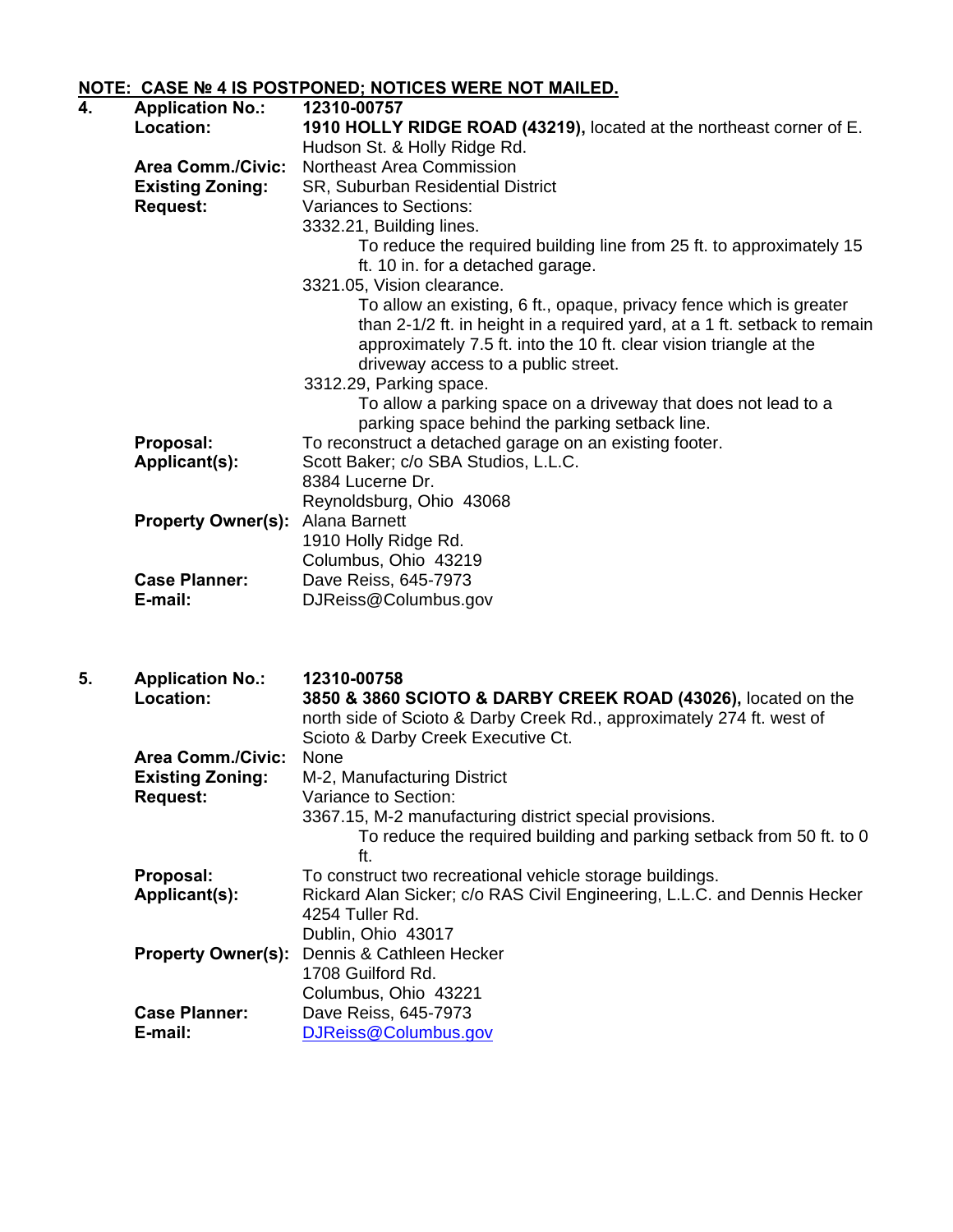| 6. | <b>Application No.:</b>   | 12310-00610                                                                                                                                                             |
|----|---------------------------|-------------------------------------------------------------------------------------------------------------------------------------------------------------------------|
|    | Location:                 | 5367 THOMPSON ROAD (43230), located on the south side of Thompson                                                                                                       |
|    |                           | Road, approximately 3550 feet east of Hamilton Road.                                                                                                                    |
|    | <b>Area Comm./Civic:</b>  | <b>Northland Community Council</b>                                                                                                                                      |
|    | <b>Existing Zoning:</b>   | PUD-8, Planned Unit Development District                                                                                                                                |
|    | <b>Request:</b>           | Variance(s) to Section(s):<br>3345.07(g), Contents of application for establishment of PUD.                                                                             |
|    |                           | To reduce the number of single family lots from 100 to 32 per Item 2<br>of the Introduction of Zoning Text (Subareas 1,2 and 3)                                         |
|    |                           | 3345.07(d), Contents of application for establishment of PUD.<br>To reduce the perimter yard from 25 fee to zero (0) feet along the<br>west subarea line per Item 3A2d. |
|    |                           | 3345.07(g), Contents of application for establishment of PUD.                                                                                                           |
|    |                           | To eliminate the storage area above the garages, per Item 3A1e of<br>Subarea 1.                                                                                         |
|    |                           | 3333.10, AR-12 area district requirements.                                                                                                                              |
|    |                           | To reduce the AR-12 district requirement from 3,600 sq.ft./unit to<br>2,794 sq.ft./unit per Item 3A1e of Subarea 2.                                                     |
|    | Proposal:                 | To increase the density of an existing PUD 8 by providing less than                                                                                                     |
|    |                           | required single family homes and adding multi-unit dwellings.                                                                                                           |
|    | Applicant(s):             | Lifestyle Communities, c/o Jeffrey L. Brown Smith & Hale, LLC.                                                                                                          |
|    |                           | 37 W. Broad St., Suite 725                                                                                                                                              |
|    |                           | Columbus, Ohio 43215                                                                                                                                                    |
|    | <b>Property Owner(s):</b> | Preserve Crossing, Ltd., et al.                                                                                                                                         |
|    |                           | 230 West Street, Ste. 200                                                                                                                                               |
|    |                           | Columbus, Ohio 43215                                                                                                                                                    |
|    | <b>Case Planner:</b>      | Jamie Freise, 645-6350                                                                                                                                                  |
|    | E-mail:                   | JFFreise@Columbus.gov                                                                                                                                                   |
|    |                           |                                                                                                                                                                         |
| 7. | <b>Application No.:</b>   | 12310-00705                                                                                                                                                             |
|    | Location:                 | 1815 STELZER ROAD (43219), located on the west side of Stelzer Road,<br>approximately 356 feet north of Ole Country Lane.                                               |
|    | <b>Area Comm./Civic:</b>  | <b>Northeast Area Commission</b>                                                                                                                                        |
|    | <b>Existing Zoning:</b>   | R, Rural Residential District                                                                                                                                           |
|    | <b>Request:</b>           | Variance(s) to Section(s):                                                                                                                                              |
|    |                           | 3332.38(F), Private garage.                                                                                                                                             |
|    |                           | To increase the allowable size devoted to garage/carport from 720<br>sq.ft. to 998 sq.ft.                                                                               |
|    | Proposal:                 | To construct a carport in addtion to an existing garage                                                                                                                 |
|    | Applicant(s):             | James F. and Sandra B. Holland                                                                                                                                          |
|    |                           | 1815 Stelzer Road                                                                                                                                                       |
|    |                           | Columbus, Ohio 43219                                                                                                                                                    |
|    |                           |                                                                                                                                                                         |

**Property Owner(s):** Applicant  **Case Planner:** Jamie Freise, 645-6350 **E-mail:** JFFreise@Columbus.gov